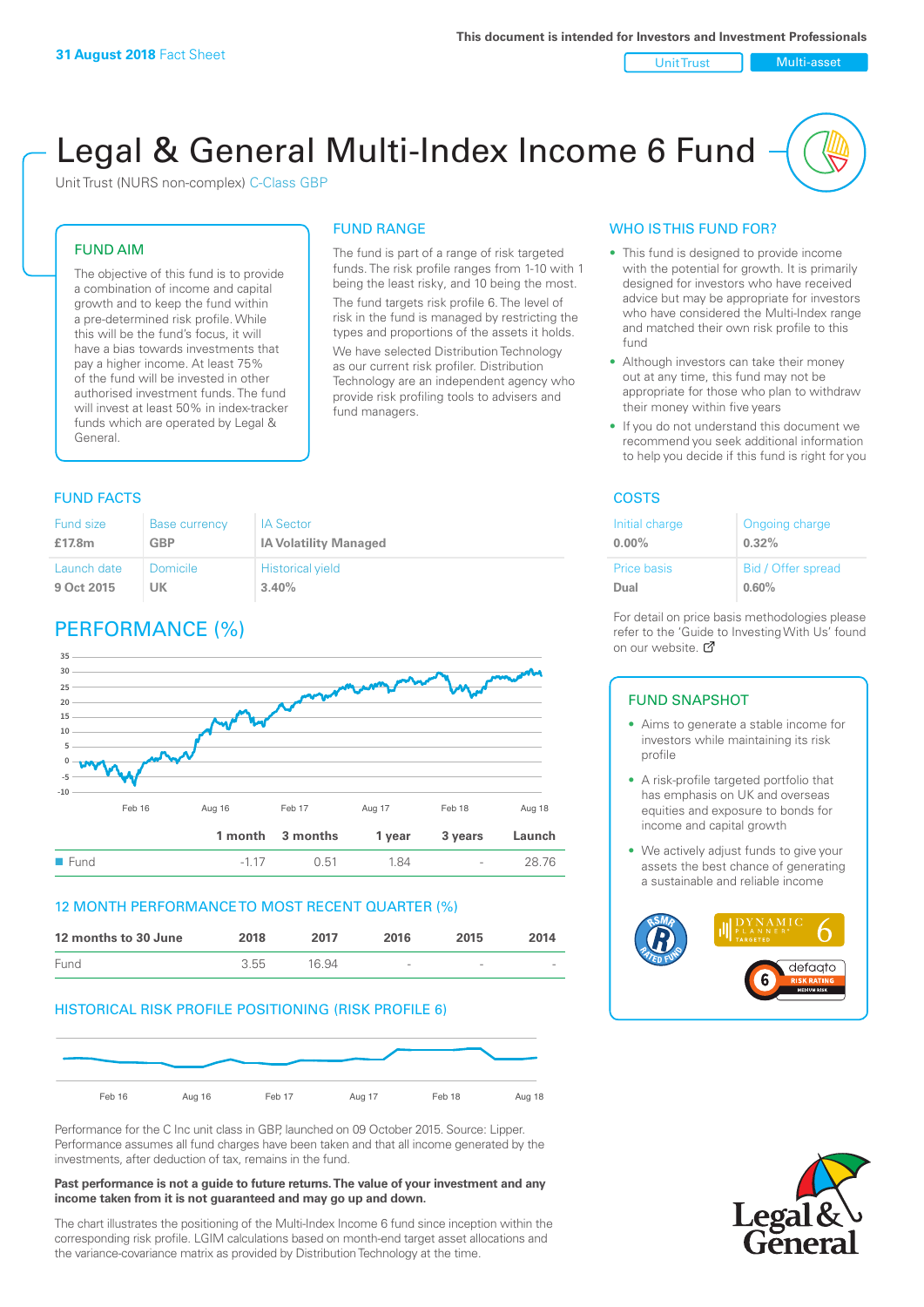# Legal & General Multi-Index Income 6 Fund

Unit Trust (NURS non-complex) C-Class GBP

## PORTFOLIO BREAKDOWN

All data source LGIM unless otherwise stated. Totals may not sum due to rounding.





#### FUND MANAGERS

The fund managers have responsibility for managing the multi-index fund range. They are part of the Multi-Asset Funds (MAF) team in LGIM. This team focuses on designing and managing multi-asset funds that are tailored to match the specific objectives of various client types. The team sits within a wider Asset Allocation team which combines both depth of experience with a broad range of expertise from different fields, including fund management, investment consulting and risk management roles.

# TOP 10 HOLDINGS (%)

| <b>L&amp;G UK Index Trust</b>                                    | 9.2 |
|------------------------------------------------------------------|-----|
| <b>L&amp;G US Index Trust</b>                                    | 8.0 |
| L&G Emerging Markets Government Bond (US\$) Index Fund           | 8.0 |
| L&G Emerging Markets Government Bond (Local Currency) Index Fund | 7.9 |
| iShares UK Dividend UCITS ETF                                    | 7.8 |
| L&G European Index Trust                                         | 6.4 |
| <b>L&amp;G Pacific Index Trust</b>                               | 6.2 |
| L&G High Income Trust                                            | 6.2 |
| L&G UK Property Fund                                             | 4.6 |
| <b>LGIM Global Corporate Bond Fund</b>                           | 4.5 |